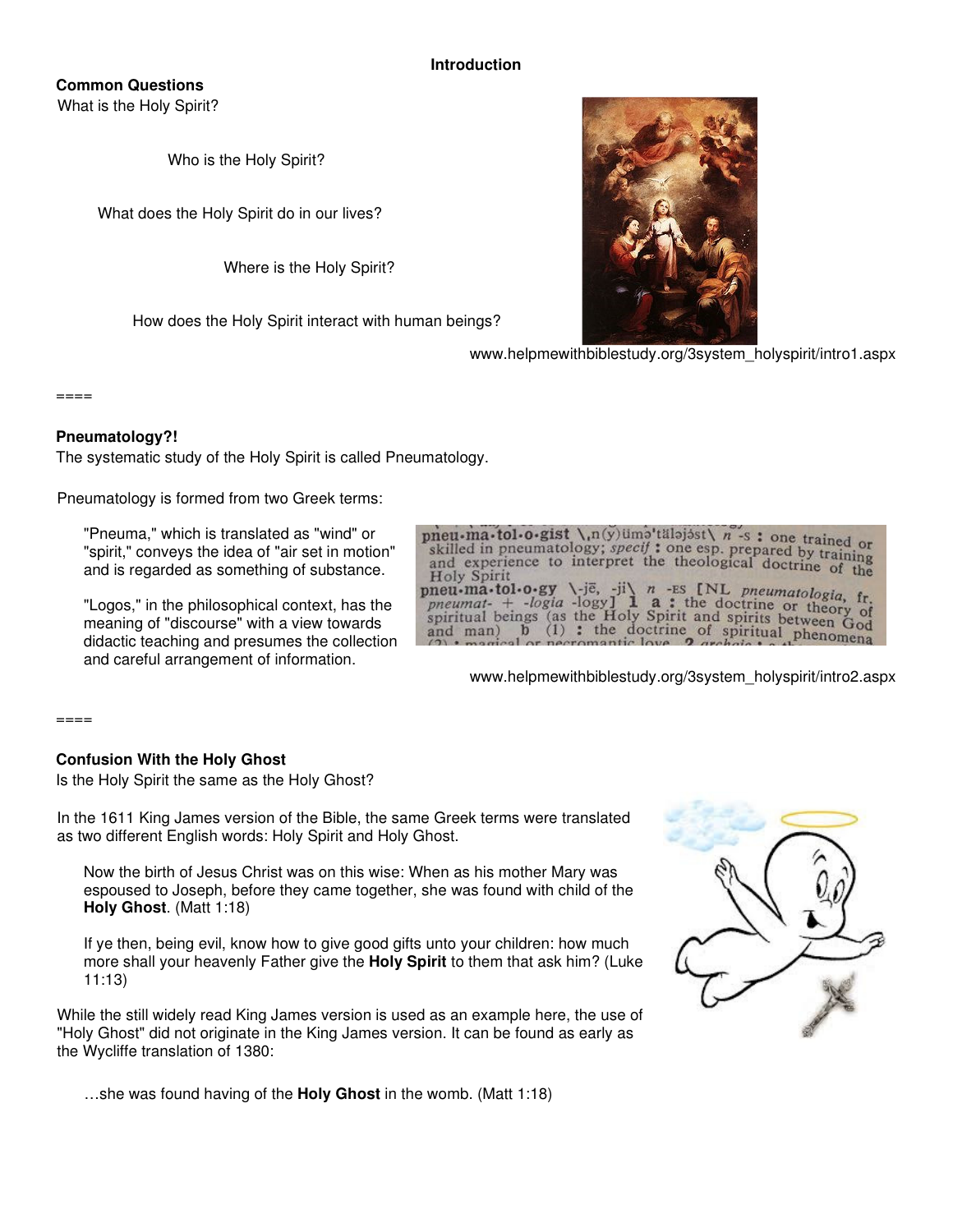# **Confusion With the Holy Ghost (continues)**

Why the translation "Holy Ghost" was introduced is debated among scholars. Did early translators believe that the "spirit of God the Father" of the Old Testament and in the New Testament should be translated as the "Holy Spirit"; but, when in reference of the third person of the Trinity, translate as "Holy Ghost"?

Nevertheless, the Holy Ghost is the same and equivalent in meaning to the Holy Spirit, and today's contemporary Bible translations do not use the phrase "Holy Ghost".

www.helpmewithbiblestudy.org/3system\_holyspirit/intro3.aspx

 $====$ 

### **Distinctions**

Compared to the Holy Spirit, the human spirit is not a separate entity from the human being. Human beings are comprised of two parts: a physical body and a spirit. In contrast, the Spirit of God is an entity by Itself without a physical body (Ezek 36:25-28; John 14:26).

Compared to the Holy Spirit, angels are similar in that they are both spirit beings without a physical body; however, the Holy Spirit is not a type of angel nor created as angels were.

The phrase "the Angel of the Lord" is not a type of angel; instead it is a title reserved for the pre-incarnate form of Jesus Christ.



www.helpmewithbiblestudy.org/3system\_holyspirit/intro4.aspx

====

### **Take the Quiz!**

- 1. The Holy Ghost is...
	- a. Holy Gost in Middle English
	- b. Holy Spirit
	- c. Third Person of the Trinity
	- d. All of the above

The answer is "d"! The Holy Ghost is spelled "Holy Gost" in Middle English, is exactly the same as "Holy Spirit", and is the third Person of the Trinity!

- 2. Is the Holy Spirit to God as the human spirit is to man?
	- a. Yes

b. No

The answer is "b". Whereas a human being is comprised of a body and a spirit, God is not comprised in like manner; the Holy Spirit is a person by Himself. The Holy Spirit, as part of the Trinity, is not apart from God.

- 3. Is the Holy Spirit a spirit being like a created angelic being?
	- a. Yes

b. No

The correct answer is "b"; you know the distinction!

- 4. Is the Holy Spirit the Angel of the Lord?
	- a. Yes

b. No

The correct answer is "b". The Angel of the Lord is Jesus Christ!

www.helpmewithbiblestudy.org/3system\_holyspirit/intro5.aspx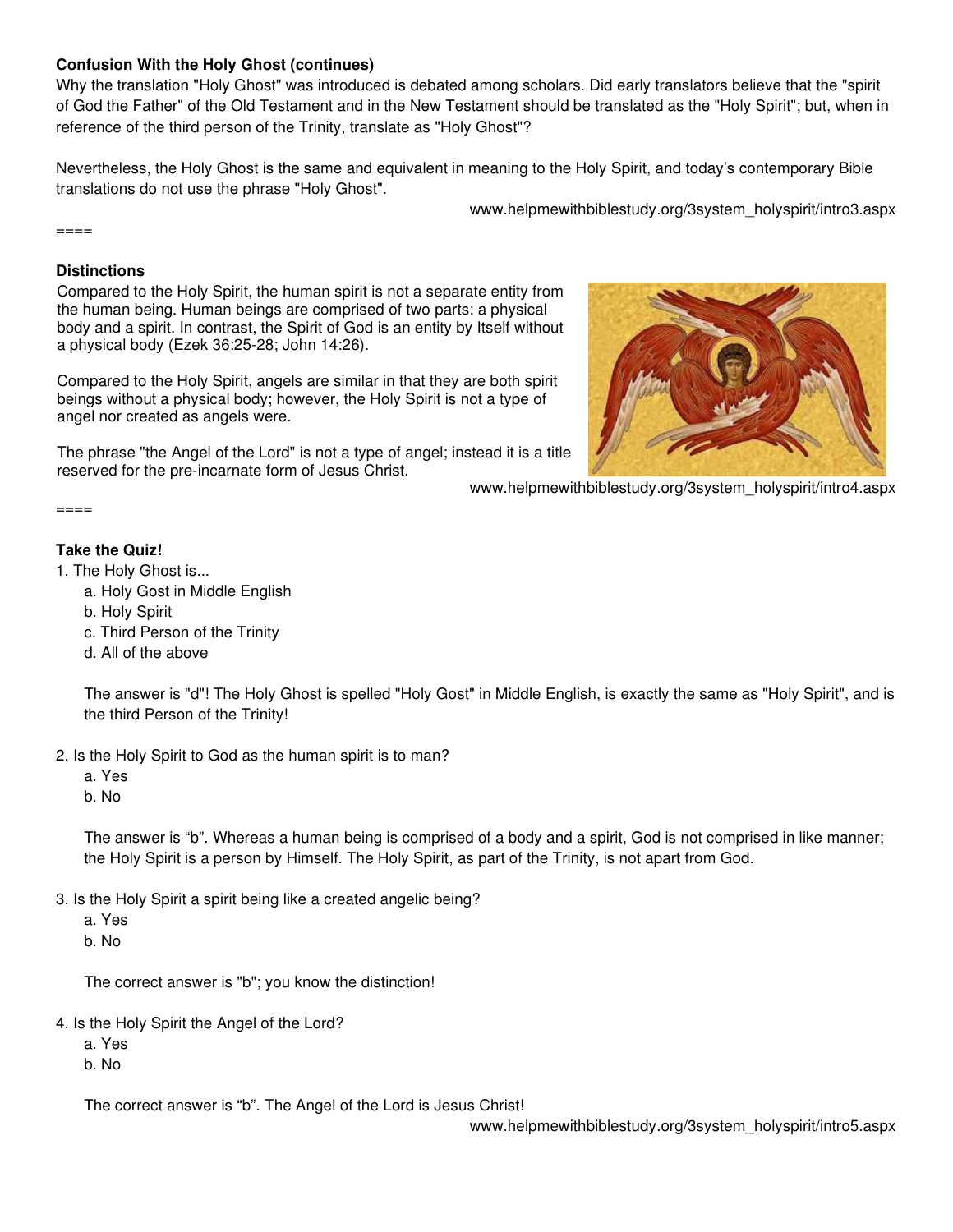## **Divine Personal Being**

### **Is Divine**

What evidence is there for the deity of the Holy Spirit?

The Holy Spirit is seen as the Spirit of God (Gen 1:2; 1 Cor 3:16).

The Holy Spirit is seen as the Spirit of Jesus Christ (Acts 16:7; Gal 4:6; 1 Pet 1:11).

The Holy Spirit is seen as distinct from God and Jesus Christ (John 14:26; John 15:26; John 16:7-14).

The Holy Spirit has qualities of God:

All knowing with infinite awareness, understanding and insight (Isa 40:13-14; 1 Cor 2:10-11).

Present everywhere at the same time and simultaneously in all Believers (Ps 139:7-10; 1 Cor 6:19-20).

All powerful with unlimited power (Job 33:4; Rom 15:18-19).

Eternal (Heb 9:14).

When the Holy Spirit is described as the seven Spirits of God, it is in the context of an individual Being (Zech 4:1-10), comprised of seven individual entities (Rev 4:5), a part of God and omnipresent, and possessed by Jesus Christ (Rev 5:6).

www.helpmewithbiblestudy.org/3system\_holyspirit/divine1.aspx

====

# **Part of the Triune Nature of God**

The Holy Spirit is distinguished among persons of the Trinity.

Jesus distinguishes the Holy Spirit from God and Himself (John 14:16; John 15:26; John 16:7).

The apostles distinguishes the Holy Spirit from God and Jesus (Matt 3:16-17; 28:19; Rom 15:16; 2 Cor 1:21-22; 2 Cor 13:14; Eph 3:14- 17; 2 Thess 2:13-14; 1 Pet 1:2).

There is a hierarchy in the functional roles that each Person of the Trinity play.



The Father sent the Son whose purpose was to reveal the Father. The Son sent the Spirit whose purpose was to reveal the Son.

James Packer portrays another perspective, "God the Father is the giver of the Holy Scripture; God the Son is the theme of Holy Scripture; and God the Spirit is the author, authenticator, and interpreter, of Holy Scripture."

But there is no hierarchy in the nature of each Person of the Trinity.

In nature, they are equal in divinity, divine source and essential for the activities of God.

www.helpmewithbiblestudy.org/3system\_holyspirit/divine2.aspx

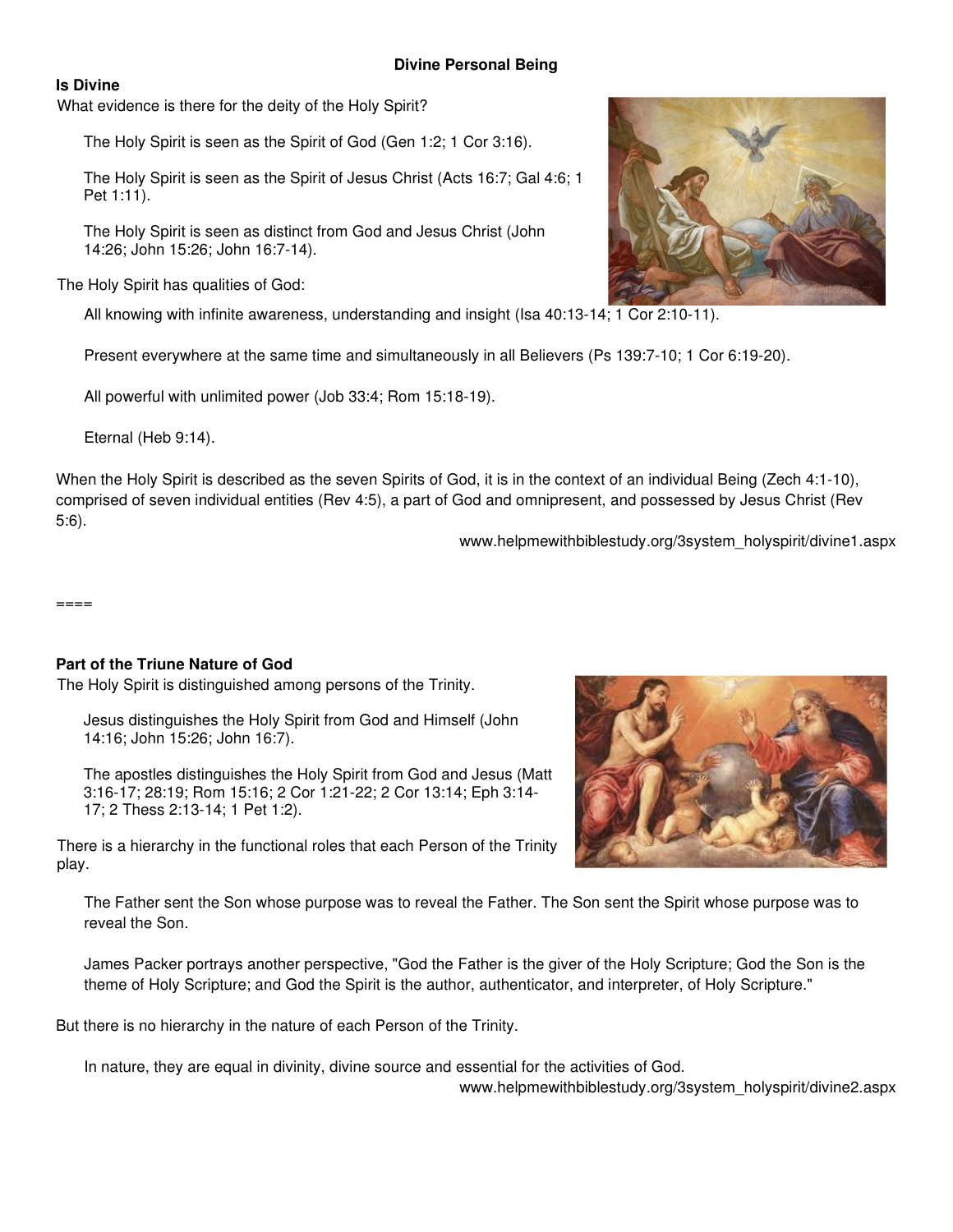# **A Person**

Is the Holy Spirit simply a spirit or essence of God? Or does the Holy Spirit have characteristics of a person?

To be considered a person, the Holy Spirit must have 3 characteristics: 1) intelligence and moral knowledge, 2) emotion, and 3) volitional will.

The Bible explicitly indicates that the Holy Spirit has moral knowledge and intelligence:

He can teach (John 14:26).

He approves of some activities (Acts 15:28) and forbids or disallows others (Acts 16:6- 7).

The Holy Spirit experiences emotions such as being grieved (Isa 63:10; Eph 4:30):

The Holy Spirit demonstrates that He has a will. Not only does the Holy Spirit exhibits the characteristics of a person, He is referred to with personal pronouns. Called a "Helper," "Counselor" or "Comforter," the Bible explicitly describes the Holy Spirit as a person who intentionally helps and comforts Believers (John 14:16, 26; 15:26; 16:7).

He can intercede and pray for human beings (Rom 8:26-27).

He distributes gifts (1 Cor 12:11).

www.helpmewithbiblestudy.org/3system\_holyspirit/divine3.aspx

 $=$  $=$  $=$  $=$  $=$ 

# **Take the Quiz!**

- 1. What God qualities does the Holy Spirit have?
	- a. Omniscient and omnipotent
	- b. Invisible
	- c. Present everywhere
	- d. Only "a" and "c"
	- e. All of the above

The correct answer is "d". The Holy Spirit has the divine qualities of omniscience, omnipotence, and omnipresence (present everywhere).

- 2. The Holy Spirit is distinguishable among the Persons of the Trinity.
	- a. True
	- b. False

The correct answer is "a". The Holy Spirit is a distinct person within the Trinity.

- 3. The Holy Spirit a spirit being which is why it is lesser in nature than God and Jesus.
	- a. True

b. False

The correct answer is "b". Each Person of the Trinity is equal in nature. A hierarchy exists in the functional role each plays.

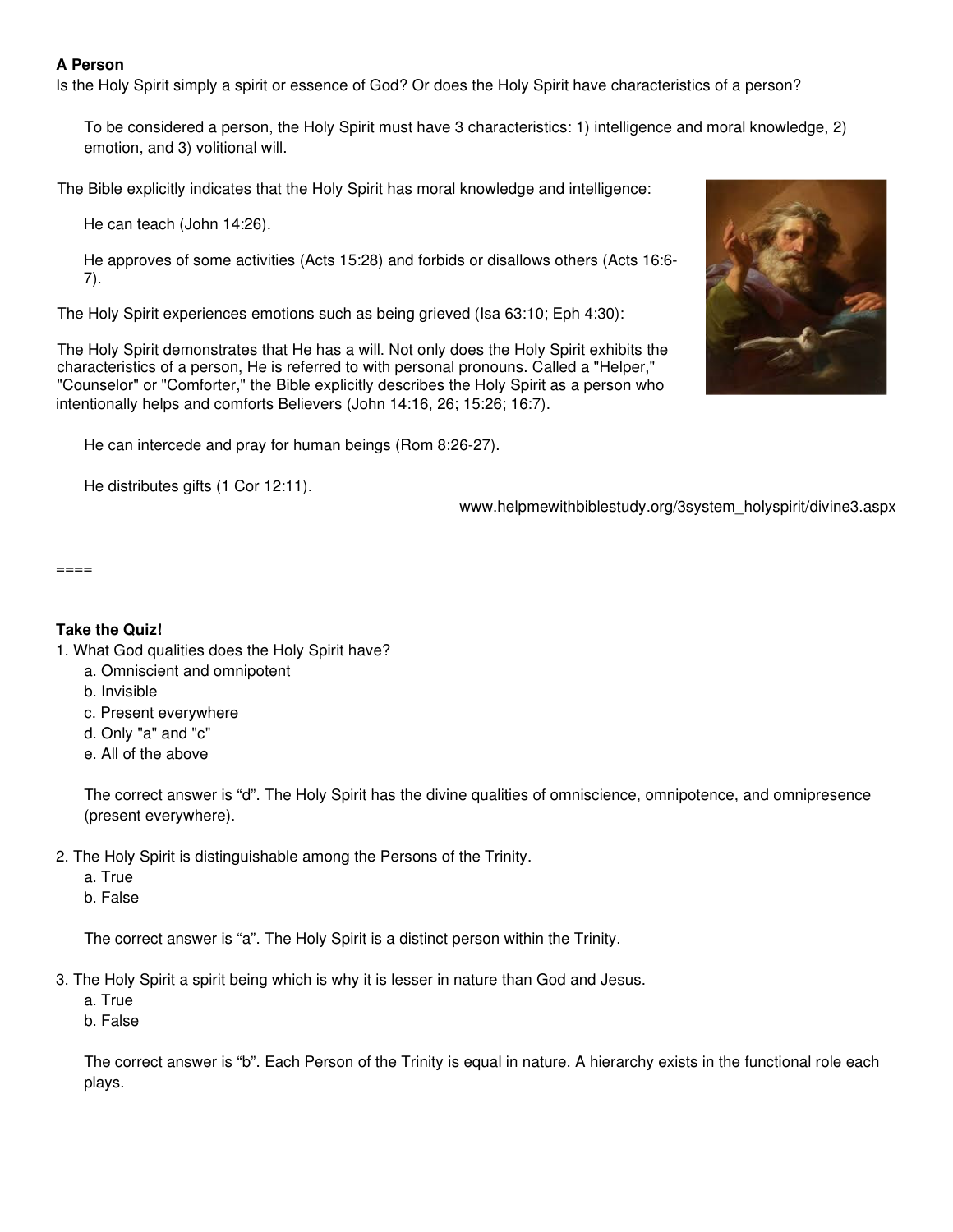# **Take the Quiz! (continues)**

4. What characteristics does the Holy Spirit have that qualifies Him as a Person?

- a. Moral knowledge, emotion, and obeys God
- b. Intelligence, emotion, and intentional
- c. Moral knowledge, without emotion or prejudice, and a will
- d. Programmed, emotion, and willful

The correct answer is "b". The qualities that determine if one is a person are intelligence / moral knowledge, emotion and a will (intentional).

www.helpmewithbiblestudy.org/3system\_holyspirit/divine4.aspx

====

### **His Work for God**

### **Spectacular Works**

The Bible records the Holy Spirit as participating in all of the significant acts of God.

The Holy Spirit was involved with Creation (Gen 1:1-2).

The Holy Spirit was involved with the creation of man (Gen 1:26-27; 2:7).

The Holy Spirit was involved with the inspiration of the Bible (Acts 1:16; 28:25; 2 Pet 1:20-21).

The Holy Spirit was involved with the conception of Jesus (Matt 1:18- 20; Luke 1:30-35).

The Holy Spirit was with Jesus during His temptation in the wilderness (Luke 4:1-2).

The Holy Spirit was present during the atonement of Jesus Christ (Heb 9:13-14).

The Holy Spirit was involved with the resurrection of Jesus Christ (Rom 8:11).

www.helpmewithbiblestudy.org/3system\_holyspirit/worksForGod1.aspx

#### $=$  $=$  $=$  $=$

### **Activity in the Life of Jesus**

As seen earlier, the Holy Spirit was involved with the conception of Jesus, His temptation in the wilderness, His death and resurrection. The Holy Spirit was also intimately involved with Jesus' ministry.

Jesus attributed the source of His authority to the Holy Spirit (Luke 4:16-21).

The Holy Spirit was in Jesus' being and annointed Him with supernatural power (Acts 10:38; Luke 4:18).

As Jesus preaches the Good News, He indicates that one must have the Holy Spirit to enter the kingdom of God (John 3:5).







# www.helpmewithbiblestudy.org/3system\_holyspirit/worksForGod2.aspx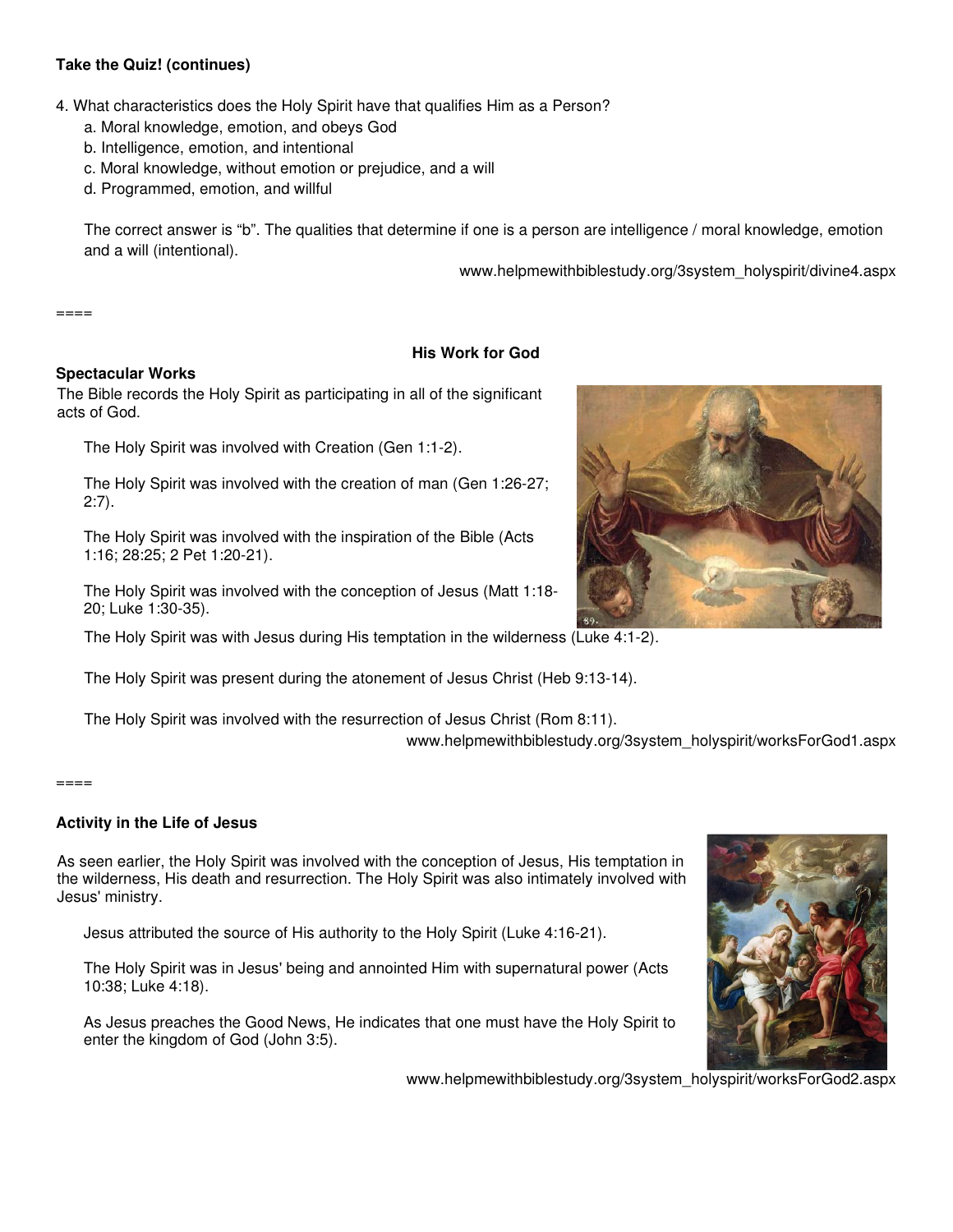## **Activity in the Life of the Old Testament Man**

Before Jesus was born, the Holy Spirit was active in the life of man in a variety of ways as some of these examples show.

The Holy Spirit sustained life (Gen 6:3; Job 34:14-15).

The Holy Spirit spoke through various people such as prophets of Israel (Isa 59:21; Zech 7:12), a warrior (1 Chron 12:18), and a pagan prophet (Num 24:2, 4).

The Holy Spirit brought the power of God (Judg 14:6).

The Holy Spirit provided knowledge (Ex 35:31-35).



www.helpmewithbiblestudy.org/3system\_holyspirit/worksForGod3.aspx

#### ====

# **Take the Quiz!**

1. What are some of the divine works that the Holy Spirit was involved with?

- a. The Holy Spirit was involved with Creation and the creation of man
- b. The Holy Spirit was involved with the conception of Jesus, His temptation in the Wilderness, His crucifixion and His **Resurrection**
- c. The Holy Spirit inspired Moses with the writing of the first five books of the Bible
- d. Only "a" and "b"
- e. All of the above

The correct answer is "d". Good for you! You remembered that God spoke directly to Moses in the writing of the Pentateuch (Ex 19:9; 29:42; 33:9).

2. Because Jesus is God, He does not need the Holy Spirit to be the source of His authority.

- a. True
- b. False

The correct answer is "b". Jesus Himself attributed the source of His authority to the Holy Spirit (Luke 4:16-21).

- 3. The Holy Spirit sustains life.
	- a. True
	- b. False

The correct answer is "a". The Holy Spirit sustained life (Gen 6:3; Job 34:14-15).

www.helpmewithbiblestudy.org/3system\_holyspirit/worksForGod4.aspx

 $====$ 

# **In the Believer / Church**

# **The New Covenant**

Throughout the Old Testament, the Holy Spirit would come upon people, depart, and never stay with the individual (Num 11:25-29; 1 Sam 16:14).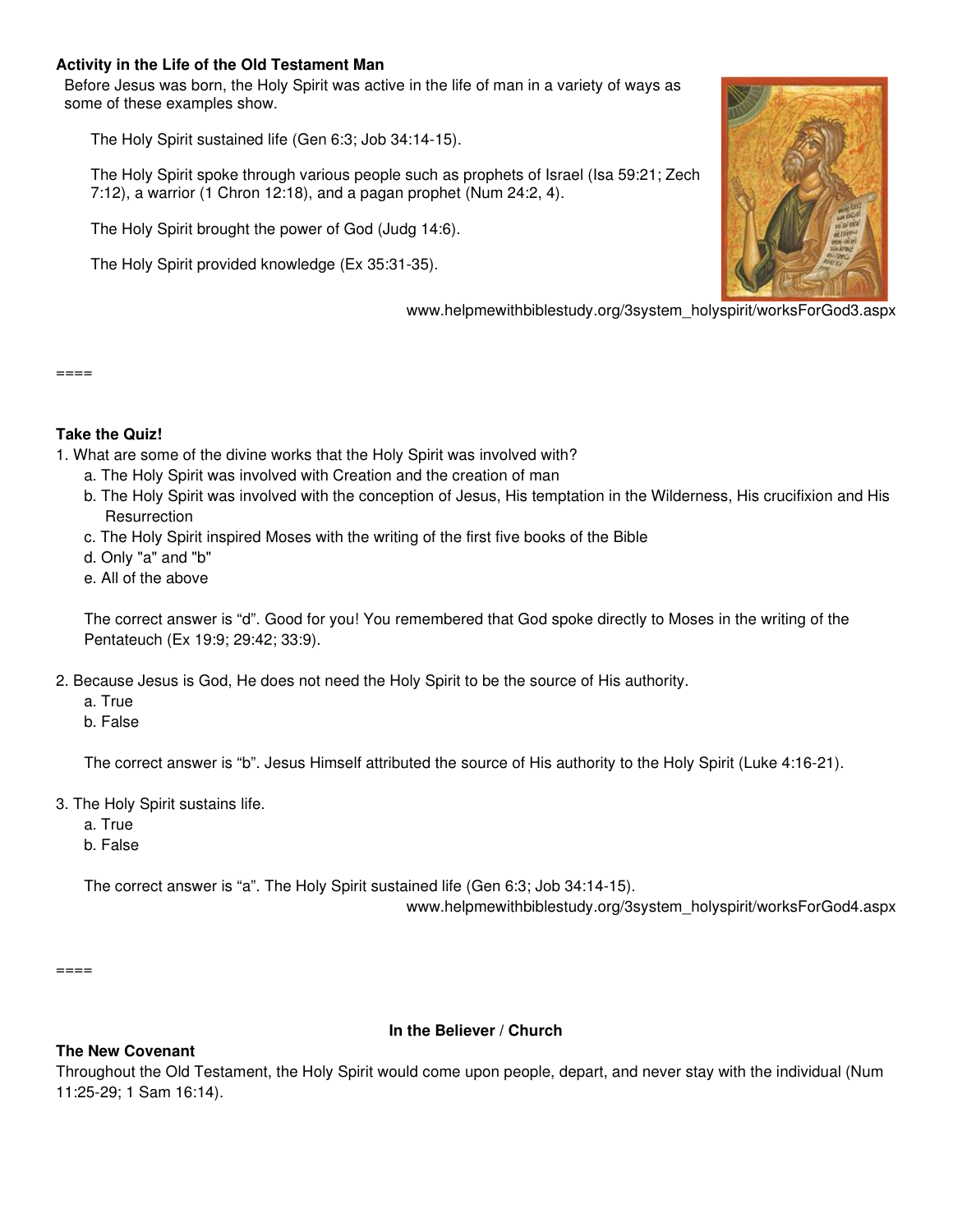# **The New Covenant (continues)**

When God makes the unconditional New Covenant, He promises:

... this is My covenant with them, ...My Spirit which is upon you, and My words which I have put in your mouth shall not depart from your mouth,... (Isa 59:21)

I will put My Spirit within you and cause you to walk in My statutes, and you will be careful to observe My ordinances. (Ezek 36:25-28)

### **God promises the indwelling of the Holy Spirit!**

When Jesus arrives, He provides some additional information about the New Covenant:

He who believes in Me, as the Scripture said, "From his innermost being will flow rivers of living water." But this He spoke of the Spirit, whom those who believed in Him were to receive; for the Spirit was not yet given, because Jesus was not yet glorified. (John 7:38-39)



And behold, I am sending forth the promise of My Father upon you; but you are to stay in the city until you are clothed with power from on high. (Luke 24:49)

But when He, the Spirit of truth, comes, He will guide you into all the truth; for He will not speak on His own initiative, but whatever He hears, He will speak; and He will disclose to you what is to come. (John 16:13)

### **Faith in Jesus Christ initiates the New Covenant and the Believer receives the Holy Spirit who is the guide into a deeper understanding of God and His promises!**

After the resurrection of Jesus Christ, the apostles elaborate further on what God intended with the Holy Spirit in the context of the New Covenant:

In Him, you also, after listening to the message of truth, the gospel of your salvation—having also believed, you were sealed in Him with the Holy Spirit of promise, who is given as a pledge of our inheritance, with a view to the redemption of God's own possession, to the praise of His glory. (Eph 1:13-14)

In ancient times, clay was used to seal a scroll to preserve the authenticity of its contents. In a similar manner, the Holy Spirit validates a genuine Believer. For the Believer, the Holy Spirit is God's pledge or assurance that His promised inheritance will come true!

www.helpmewithbiblestudy.org/3system\_holyspirit/inTheBeliever1.aspx

====

### **Salvation from the Penalty of Sin**

Thus the gift of the Holy Spirit, as God promised in the New Covenant (Isa 59:21; Ezek 36:25-28), becomes an agent of sanctification.

The Holy Spirit sanctifies by washing the heart and renewing the mind (Tit 3:4-7).

The Holy Spirit sanctifies by assuring the Believer of the indwelling presence of Jesus Christ (Acts 16:6-7; Phil 1:19; 1 Pet 1:11).

The Holy Spirit sanctifies by helping the Believer understand the Scriptures (1 Cor 2:10-16; Eph 3:3-6).

The Holy Spirit sanctifies by attesting to the reality of Believer's faith, brands the Believer as a property of God's, and guarantees his inheritance in the future completion of salvation (2 Cor 1:21-22; 5:5).



www.helpmewithbiblestudy.org/3system\_holyspirit/inTheBeliever2.aspx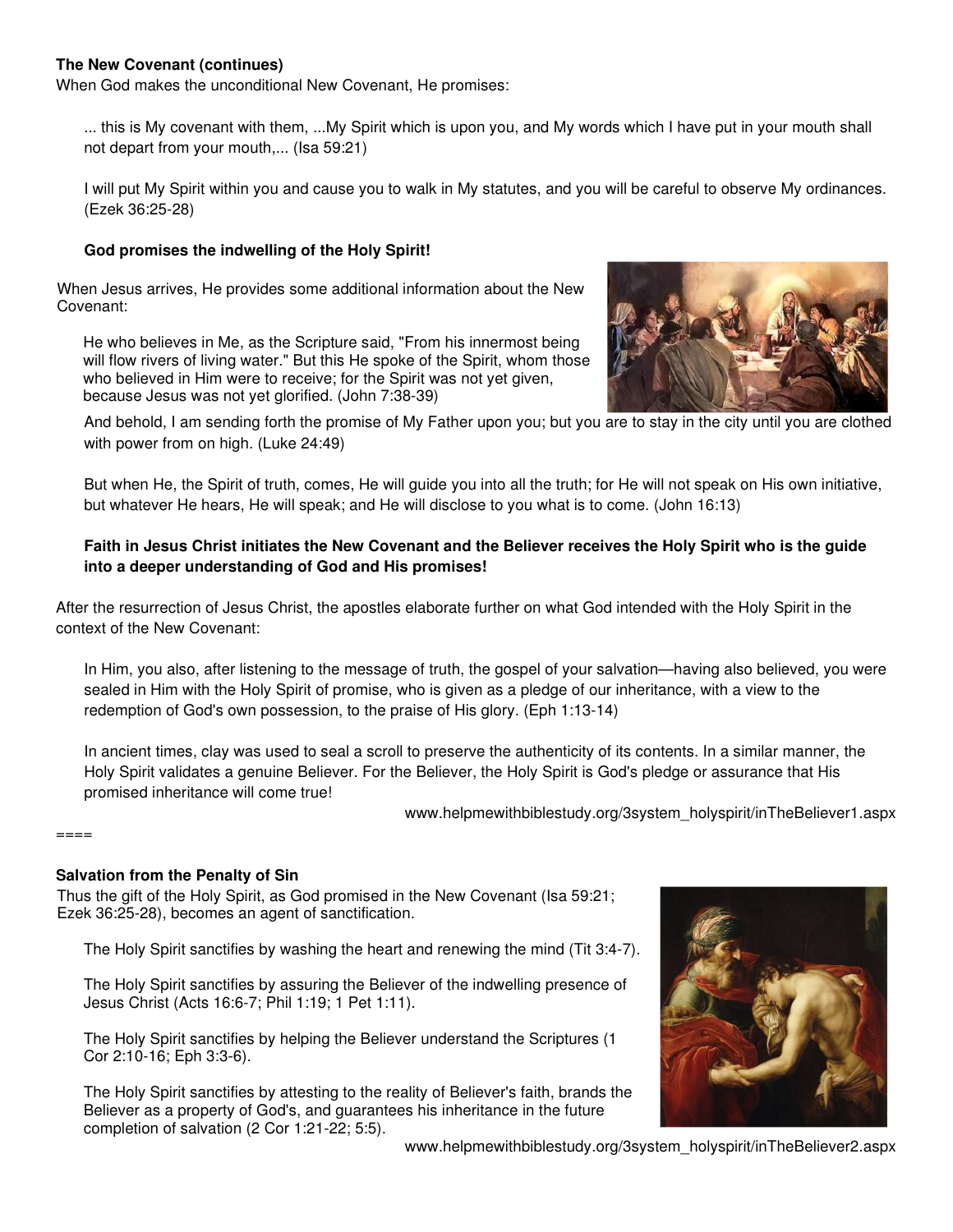### **Distinction: Indwelling vs Baptism**

The indwelling of the Holy Spirit at the time of regeneration is sometimes confused with the "baptism of the Holy Spirit." What is the difference?

Indwelling of the Holy Spirit occurs at the time when one comes to faith.

"Baptism of the Holy Spirit" can occur at the moment of genuine faith or in Believers some time after regeneration. When the "baptism of the Holy Spirit" took place with the

apostles (Acts 2:1-4), it was an event that occurred after their regeneration. When the "baptism of the Holy Spirit" took place with the Gentiles (Acts 10:44-46), it was an event that occurred at the time of regeneration.

All Believers experience the indwelling of the Holy Spirit, and the Spirit does not depart from the Believer.

In contrast, there is no clear biblical evidence that all Believers experience the "baptism of the Holy Spirit," and when it does occur, it is temporary.

www.helpmewithbiblestudy.org/3system\_holyspirit/inTheBeliever3.aspx

====

### **Salvation from the Power of Sin**

How does the Holy Spirit help the Believer live a sanctified life devoted and dedicated to God?

1. Formerly alienated, blind and deaf to God, the Believer with the Holy Spirit realizes the reality of God's presence and reality of his relationship to God (Gal 4:6-7).

2. While a Believer's sinful nature remains, the Holy Spirit provides the power that enables the Believer freedom from the obligation to live according to his sinful nature (Rom 8:12-13; Gal 5:16-18).

3. The Holy Spirit provides the possibility of salvation from the power of sin; but, it is limited by the degree that the Believer "lives by the Spirit" or "led by the Spirit" (Gal 5:16-18; Zech 4:6).



For example, the "fruit of the Spirit" is the natural product of the Holy Spirit when there is a living relationship between God and the Believer (Gal 5:22-25). The nine different qualities of love, joy, peace, patience, kindness, goodness, faithfulness, gentleness and self-control are considered a singular unit and pertain to one's relationship with God, his fellow man and himself.

Because He produced the Bible (1 Pet 1:21), the Holy Spirit helps one understand God's word (1 Cor 2:10-16; Eph 3:3-6) and educates (Tit 3:4-7) or confronts (Eph 6:18); however, it is through one's efforts of "living by the Spirit" and "following the lead of the Spirit" whether the fruit of the Spirit is achieved (Gal 5:25).

4. The Holy Spirit helps sustain Believers during burdens and disappointments through intercession and prayer (Rom 8:26-27). It is why Believers are exhorted to pray "in the Sprit" (Eph 6:18).

www.helpmewithbiblestudy.org/3system\_holyspirit/inTheBeliever4.aspx

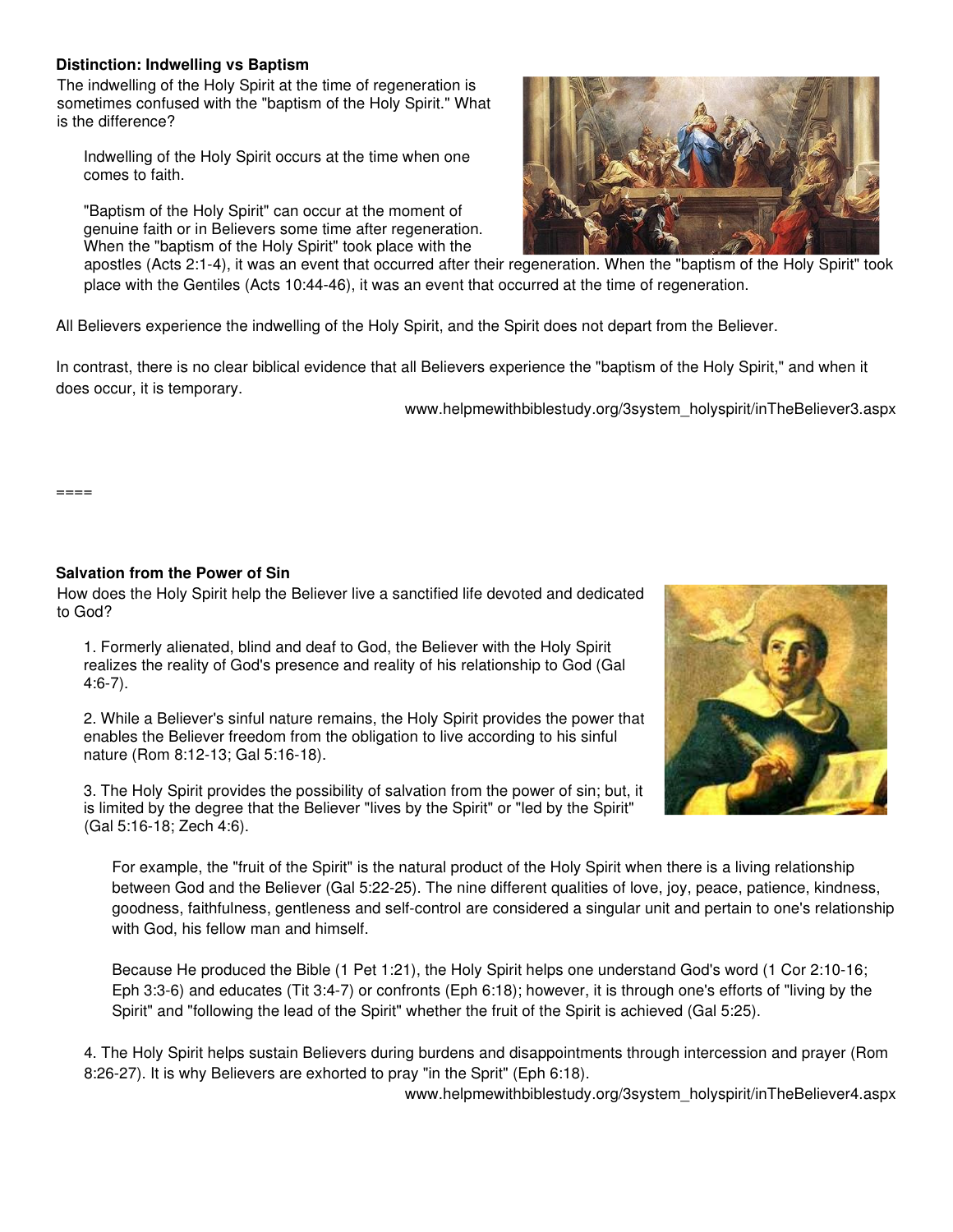# **Caring for the Salvation of Others**

In making all Believers one by the Spirit 1 Cor 12:13), the Holy Spirit serves a unifying function in bringing Believers together (2 Cor 13:14; Philip 2:1-2) for the singular purpose of serving God (1 Cor 12:27; Eph 2:19-22).

To this community of Believers, the Holy Spirit bestows spiritual gifts (1 Cor 12:1-11) for the purpose of edifying and promoting spiritual maturity (1 Cor 14:12-11) and all for the glory of God (1 Pet 4:10-11).

In this context, serving God is caring about the salvation of others whether it is salvation from the penalty of sin or salvation from the power of sin.

# **Spiritual Gifts**

| Administration                | Apostle / Apostleship    |
|-------------------------------|--------------------------|
| <b>Distinguishing Spirits</b> | Evangelist               |
| Exhortation                   | Faith                    |
| Giving                        | Healing                  |
| <b>Helps</b>                  | Knowledge                |
| Leading                       | Mercy                    |
| <b>Miracles</b>               | Pastor                   |
| Prophet                       | Service                  |
| Teacher / Teaching            | Tongues / Interpretation |
| Wisdom                        |                          |

www.helpmewithbiblestudy.org/3system\_holyspirit/inTheBeliever5.aspx

#### ====

# **Take the Quiz!**

- 1. If it wasn't for the New Covenant, the Holy Spirit would come and depart upon man.
	- a. True
	- b. False

The correct answer is "a". You knew that the indwelling of the Holy Spirit was a promise God made in the New Covenant.

- 2. How does the Holy Spirit sanctify the New Believer?
	- a. Cleanses the only necessary component of the human being, the mind
	- b. Assures the Believer the indwelling presence of Jesus Christ
	- c. The Holy Spirit is the author of Scripture
	- d. Indwelling of the Holy Spirit is not necessary for salvation

The correct answer is "b". The Holy Spirit sanctifies by assuring the Believer of the indwelling presence of Jesus Christ (1 John 3:24).

- 3. What is required before the Holy Spirit can help the Believer live a sanctified life devoted and dedicated to God?
	- a. You must be "baptized by the Holy Spirit"
	- b. You must be yourself
	- c. You must be supernaturally empowered so that you can be like God knowing good from evil
	- d. The Holy Spirit can only help if the Believer cooperates and follows His lead

The correct answer is "d"!

- 4. How does a Believer know that the Holy Spirit is working in his life?
	- a. The nine characteristics of the Fruit of the Spirit is evident
	- b. You recognize and exercise your spiritual gift
	- c. You are being used to edify and bless others in your church
	- d. All of the above

The correct answer is "d"!

www.helpmewithbiblestudy.org/3system\_holyspirit/inTheBeliever6.aspx